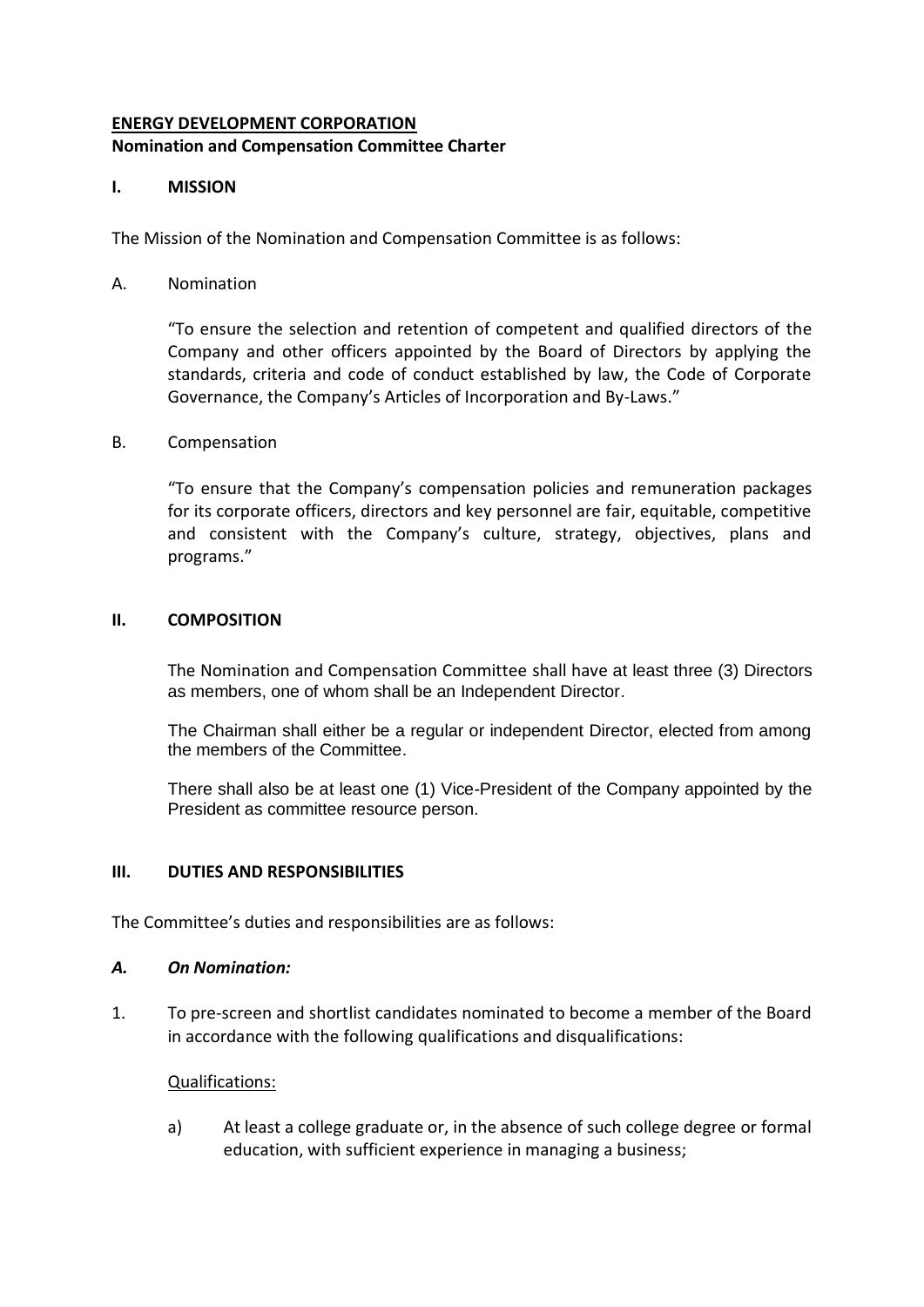- b) At least twenty-one (21) years old;
- c) Shall have been proven to possess integrity and probity;
- d) Shall be assiduous.

#### Disqualifications:

- a) No person shall qualify or be eligible for nomination or election to the Board of Directors if he is engaged in any business or activity which competes with or is antagonistic to that of the Corporation or any of its subsidiaries and affiliates, which disqualification may be waived by a majority vote of the Board of Directors, upon the recommendation of the Nominations Committee. Without limiting the generality of the foregoing, a person shall be deemed to be engaged in such business or activity:
	- (i) If he is an officer, manager, director or controlling person of, or the owner (either of record or beneficially) of five percent (5%) or more of any outstanding class of shares of any corporation (other than one in which the Corporation owns at least thirty percent (30%) of capital stock), or entity engaged in a business or activity which the Board of Directors, by at least a majority vote of the directors present constituting a quorum, determines to be competitive or antagonistic to that of the Corporation or its subsidiaries and affiliates; or,
	- (ii) If he is an officer, manager, director or controlling person of, or the owner (either of record or beneficially) of five percent (5%) or more of any outstanding class of shares of any other corporation or entity engaged in any line of business of the Corporation or that of its subsidiaries and affiliates, where the Board of Directors, by at least a majority vote of the directors present constituting a quorum, determines such corporation or entity as being involved in acts violative of the laws against combinations in restraint of trade; or where the membership in the Board of Directors of the Corporation of such officer, manager, controlling person or owner of such persons and entities, in the judgment of the Board of Directors, by at least majority vote of the directors present constituting a quorum, may violate the laws against combinations in restraint of trade; or,
	- (iii) Being a nominee, as determined by the Board of Directors by at least a majority vote of directors present constituting a quorum, of any person set forth in the preceding clause (a) or (b).
- b) Any person convicted by final judgment of an offense involving moral turpitude or similar fraudulent acts or transgressions;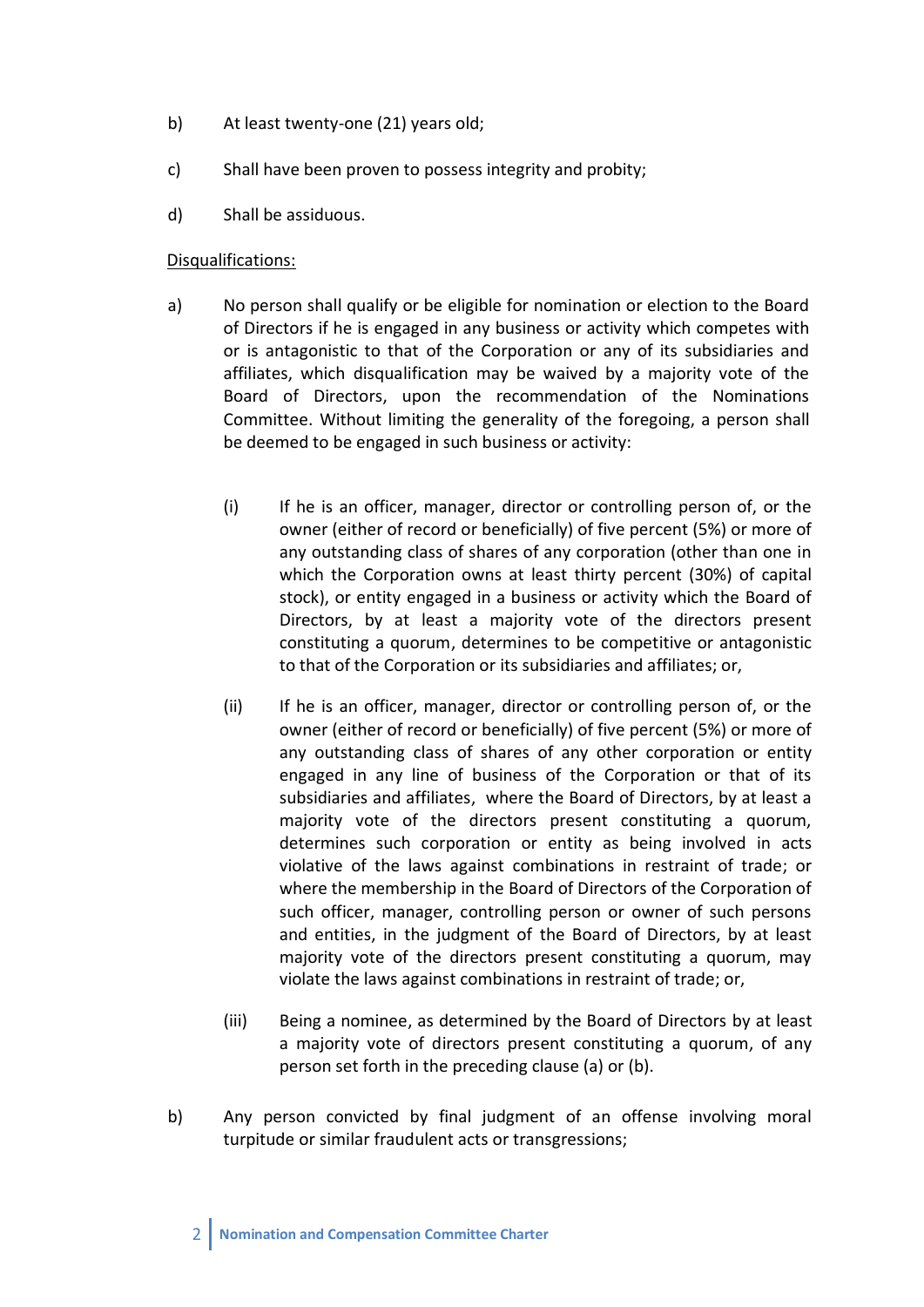- c) Any person convicted by final judgment of an offense punishable by imprisonment for a period exceeding six (6) years, or a violation of the Corporation Code committed within five (5) years prior to the date of election as a Director;
- d) Any person judicially declared to be insolvent;
- e) Any person convicted by final judgment by the Commission or a court or other administrative body of having willfully violated, or willfully aided, abetted, counseled, induced or procured the violation of, any provision of the Securities Regulation Code, the Corporation Code, or any other law administered by the Commission or BSP, or any rule, regulation or order of the Commission or Bangko Sentral ng Pilipinas (BSP);
- f) Any person found guilty by final judgment by a foreign court or financial regulatory authority of acts, violations or misconduct similar to any of the acts, violations or misconduct listed in the preceding clause;
- g) Any person who has previously committed patently unlawful act(s) and/or other act(s) deemed inimical to the reputation and/or interest of the Corporation, its subsidiaries or affiliates;
- h) Any person who has committed acts causing undue injury to the Corporation, its subsidiaries or affiliates, or committed acts causing injury to another corporation while acting as an officer or director therein;
- i) Any person who has previously committed gross negligence or bad faith in directing the affairs or another corporation where he served as an officer or director;
- j) In the case of independent directors, the additional grounds for disqualification shall be those provided under Rule 38 of the Amended Implementing Rules and Regulations of the Securities Regulation Code.
- k) Any person who is disqualified by such other grounds for disqualification of directors as may be provided by law and applicable regulations, including those provided for under the Code of Corporate Governance, the Corporation Code, the Securities Regulation Act, as well as those that may be approved by the Board of Directors.

For purposes of the foregoing paragraphs, the term "subsidiary" as used in the foregoing paragraphs of this Section is defined as a corporation or entity in which the Corporation, directly or indirectly, owns, controls or has the power to vote at least a majority of the shares or interests. Likewise, the term "affiliate" as used in the preceding paragraphs is defined as a corporation or entity in which the Corporation directly or indirectly owns, controls or has the power to vote at least ten percent (10%) but not more than fifty percent (50%) of the shares or interests.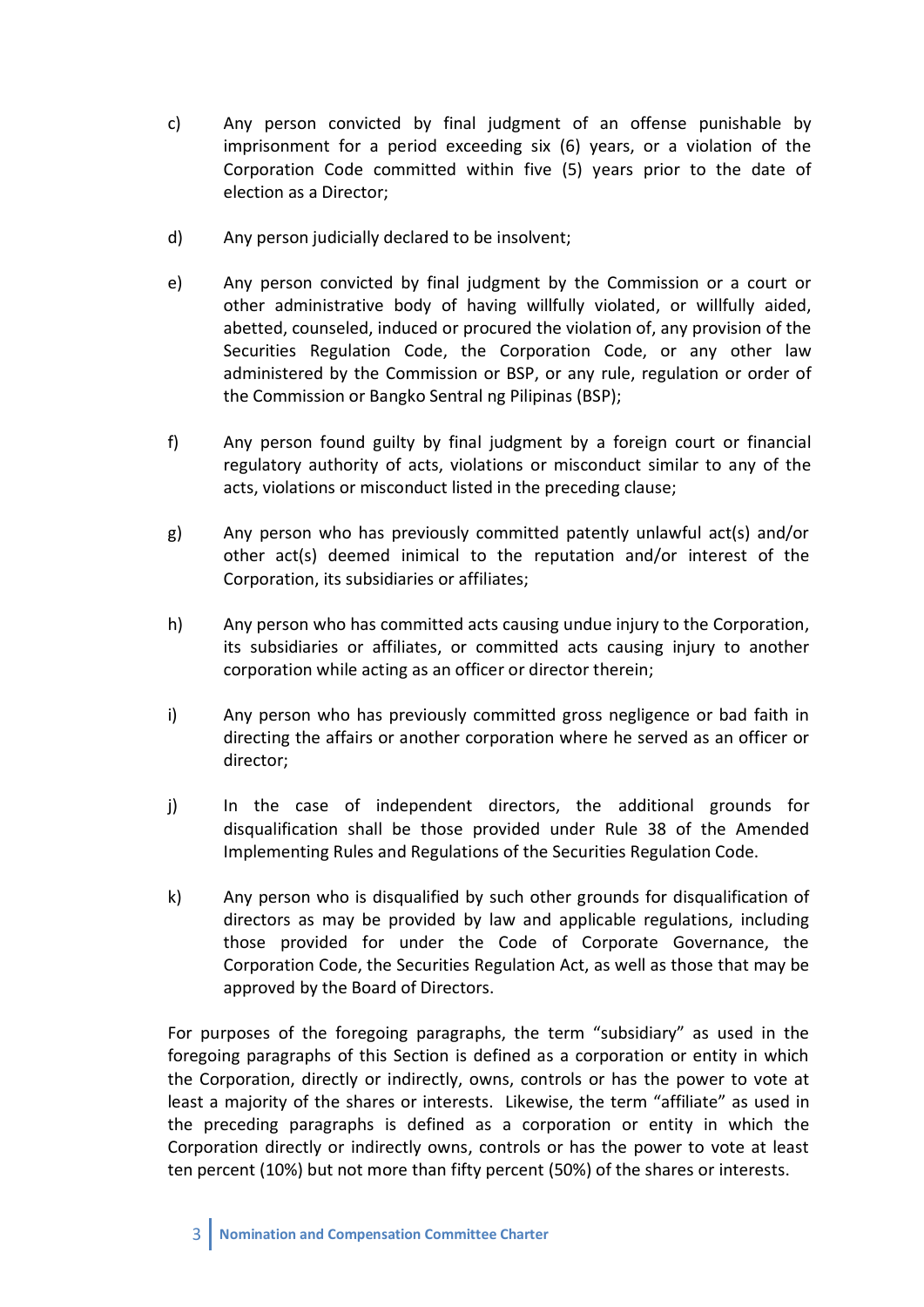Furthermore, for purposes of determining whether or not a person is engaged in an business or activity which competes with or is antagonistic to that of the Corporation or any of its subsidiaries and affiliates, or if he is a controlling person, beneficial owner, or the nominee of another, or if he suffers from the foregoing qualifications, the Board of Directors may take into account such factors as business, professional and family relationships.

- 2. For the purpose of implementing the foregoing paragraphs, all nominations for the election of directors by the stockholders shall be submitted in writing to the Board of Directors and be received at the Corporation's principal place of business at least forty (40) working days before the date of the regular or special meeting of the stockholders for the purpose of electing directors of the Corporation.
- 3. In connection with the qualification and election of directors, the Committee shall conduct the following procedures/guidelines:
	- a. All nominations shall be submitted in writing to the Board of Directors thru the Corporate Secretary, and shall be received at the Corporation's principal place of business at least forty (40) working days before the date of the regular or special stockholders meeting called for the purpose of electing directors of the Corporation;
	- b. Upon receipt of each nomination from the Corporate Secretary, the Committee shall immediately conduct the screening and evaluation of nominations in accordance with the standards, criteria and requirements established by law, under the Charter of the Committee, the Code of Corporate Governance, as well as in the Articles of Incorporation and By-Laws of the Corporation.
	- c. The Committee shall submit a list of qualified nominees to the Board of Directors within two (2) working days from the deadline for the submission of nominations, as provided under par. (a) above.
	- d. In the event that any member of the Board of Directors objects to a nomination or qualification of any nominee or candidate for director within two (2) calendar days from the issuance of the nominees' list by the Nominations and Compensation Committee, the Nomination and Compensation Committee shall, within two (2) calendar days from receipt of such objection, engage and appoint a qualified independent and competent person or entity (such as law, auditing or management consultancy firms) or individual of known probity and integrity to advise the Committee in the evaluation of the qualification of such person nominated as director for the Corporation
	- e. Such independent body, entity or person engaged by the Nominations Committee shall have a period of five (5) calendar days to submit his findings or recommendations to the Nominations Committee.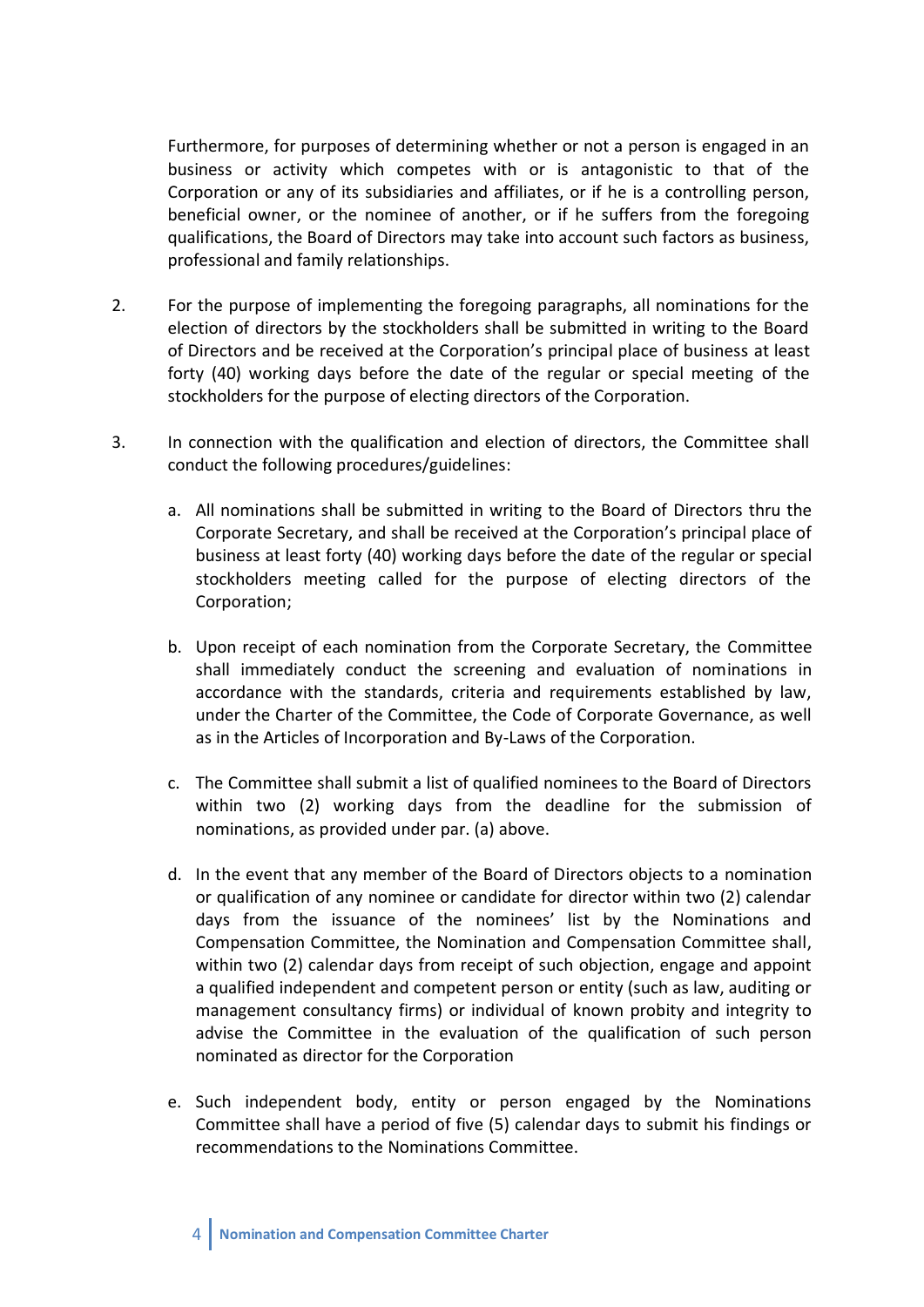- f. Upon receipt of the findings and recommendation from the independent body, entity or person, the Committee shall thereafter finalize the list of qualified nominees and submits the same to the Board of Directors for the consideration and approval.
- g. The Board of Directors shall act upon the recommendation of the Nominations Committee not later than two (2) working days from its receipt of the recommendation from the said Committee.
- h. Only nominees whose names appear on the Board-approved final List of Candidates shall be eligible for election as Directors of the Corporation. No other nomination shall be entertained after the final List of Candidates shall have been prepared. No further nomination shall be entertained or allowed on the floor during the actual stockholders' meeting.
- 4. To identify and recommend the candidates among the incumbent directors to fill vacancies in any of the Board Committees, taking into consideration the factors set out in the respective Charters of said Committees as well as any other factors it deems appropriate.
- 5. To consider and recommend to the Board the temporary disqualification or such other appropriate administrative sanction of any Director based on any of the following grounds:
	- a) Refusal to fully disclose the extent of business interest as required under the Securities Code and its Implementing Rules and Regulations; provided that this disqualification shall be in effect as long as said refusal persists;
	- b) Absence or non-participation for whatever reasons(s) for more than fifty percent (50%) of all meetings, both regular and special, of the Board during his incumbency, or any twelve (12) month period during said incumbency; provided that this disqualification applies for purposes of the succeeding election;
	- c) Dismissal/termination from directorship in another corporation, the shares of which are listed on the Exchange, for cause; provided that this disqualification shall be in effect until he has cleared himself of any involvement in the alleged irregularity;
	- d) Being under preventive suspension by the Company;
	- e) Conviction that has not yet become final involving offenses referred to in the grounds for the disqualification of directors set out above.
	- f) In the case of independent directors, the additional grounds for temporary disqualification shall be those provided under Rule 38 of the Amended Implementing Rules and Regulations of the Securities Regulation Code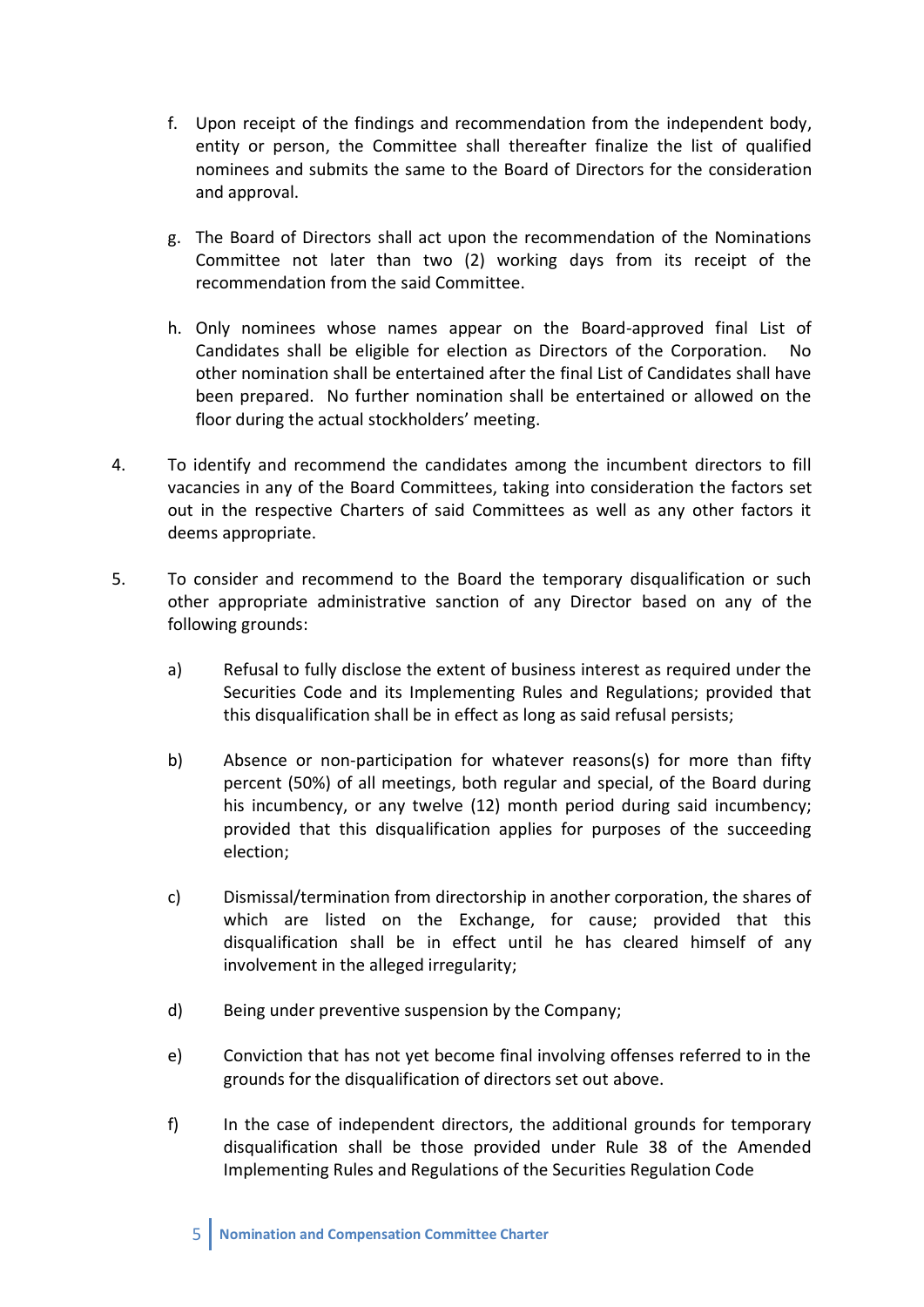- 6. To determine, and submit an appropriate recommendation or finding on whether a candidate's directorship in other corporations would affect his capacity to serve and perform his duties as a Director diligently, taking into consideration the following factors:
	- b. The nature of the business of the Company;
	- c. The number of directorships/active memberships and officerships of a Director in other corporations or organizations;
	- d. Any possible conflict of interest;
	- e. The age of the Director; and
	- f. Such other factors which the Board may consider from time to time.
- 7. To ensure that the Executive Directors, the Independent Directors and Non-Executive Directors who serve as full-time executives in other corporations shall submit themselves to a low-indicative limit on directorships in other corporations in order that the capacity of said directors to serve the Company with utmost diligence shall not be compromised.
- 8. To ensure that the Company shall conform with the requirement to have an independent director or such number of independent directors as maybe required by law and its Articles of Incorporation and By-laws.
- 9. In connection with the qualification and election of independent directors for purposes of a stockholder's meeting, to conduct the nomination process for the election of independent directors under the following procedures/guidelines:
	- a. All nominations shall be signed by the nominating stockholders together with the acceptance and conformity by the nominees.
	- b. The screening and evaluation of the qualifications of the nominees shall be in accordance with the standards, criteria and requirements established by law, under the Charter and the Committee , the Code of Corporate Governance, as well as in the Articles of Incorporation and By-Laws.
	- c. After the nomination, the preparation of final list of all candidates shall contain all the information about all the nominees for independent directors, as required under Part IV (A) and (C) of Annex "C" of the Securities Regulation Code Rule 12. The list shall be made available to the Commission and to all stockholders through the filing and distribution of the Information Statement or Proxy Statement, in accordance with Securities Code Rules 17.1 (b) or 20, respectively, or in such other reports the company is required to submit to the Commission. Also, the name of the person or group of persons who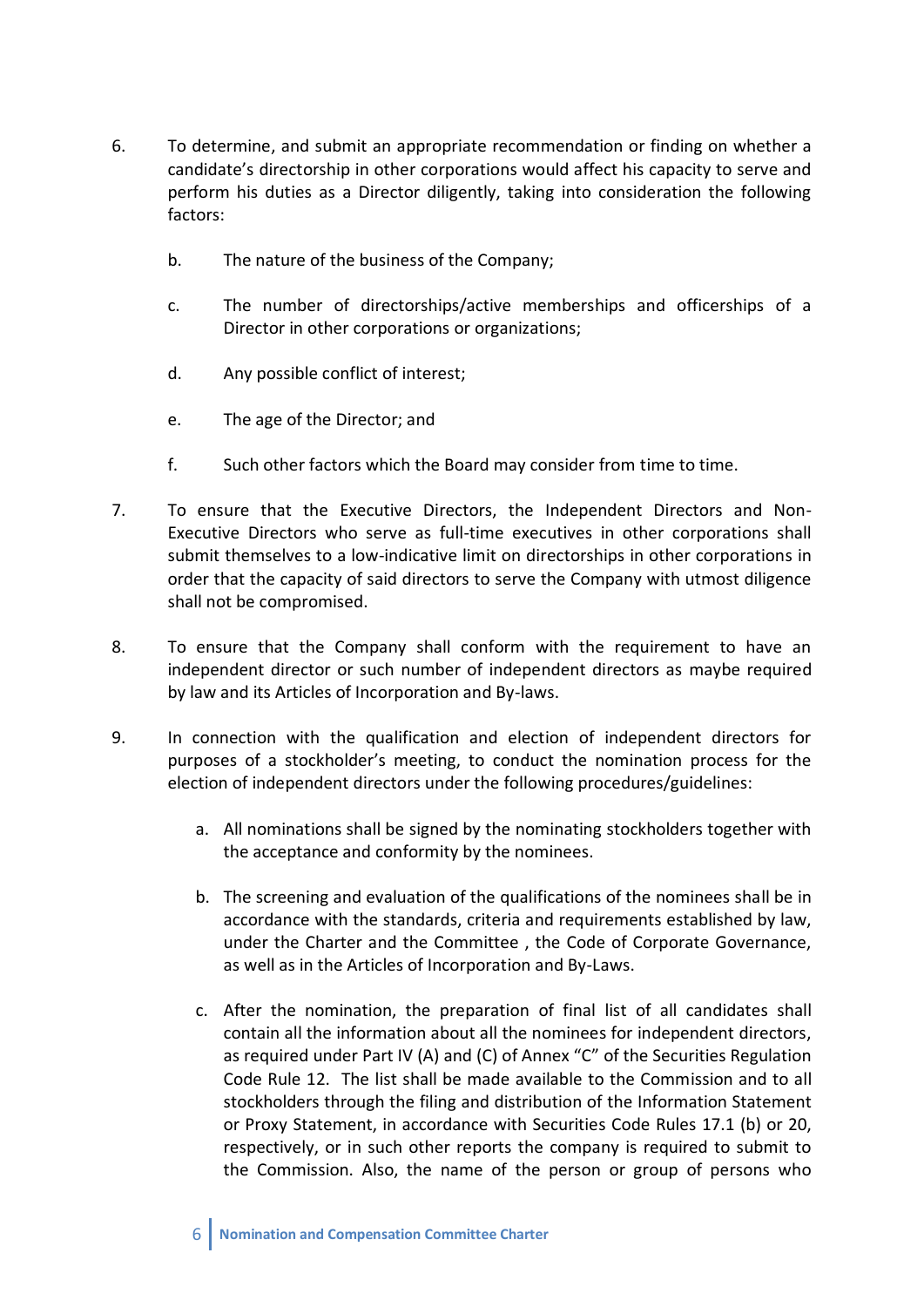recommended the nomination of the independent director shall be identified in such report including any relationship with the nominee.

d. Only nominees whose names appear on the final List of Candidates shall be eligible as Independent Directors. No other nomination shall be entertained after the final List of Candidates shall have been prepared. No further nomination shall be entertained or allowed on the floor during the actual stockholders' meeting.

The foregoing procedures shall be in addition to such other requirements or procedures provided under the foregoing Section 3 of this Charter.

- 10. To identify and recommend the candidates among the incumbent directors to fill vacancies in any of the Board Committees, taking into consideration the factors set out in the respective Charters of said Committees as well as any other factors it deems appropriate.
- 11. To redefine, in consultation with the Board, the roles, duties and responsibilities of the President/CEO, if the Nomination Committee reasonably believes that such is necessary in order to integrate the dynamic requirements of the business as a going concern and the future plans of the Company, subject at all times to the principles of sound corporate governance.
- 12. To identify candidates for any vacancies in the Board.
- 13. To conduct and Annual Board evaluation process to assess the effectiveness of the Board.
- 14. To put together terms of reference or qualifications for senior executives of the Company, including the CEO, VPs, etc., setting forth qualifications and competencies for such offices, which shall include commercial, financial and/or technical experience and expertise in running a business enterprise.

#### *B. On Compensation:*

- 1. To establish a formal and transparent procedure for developing a policy on executive remuneration and for fixing the remuneration packages of corporate officers and directors; provide oversight over remuneration of senior management and other key personnel, ensuring that compensation is consistent with the Company's culture, strategy objectives, plans and programs as well as the power and energy industry.
- 2. To review and recommend to the Board the Company's compensation system, policies and guidelines and oversee the development and implementation of compensation and incentives program and guidelines affecting members of the Board, President/CEO, Vice Presidents and Senior Managers.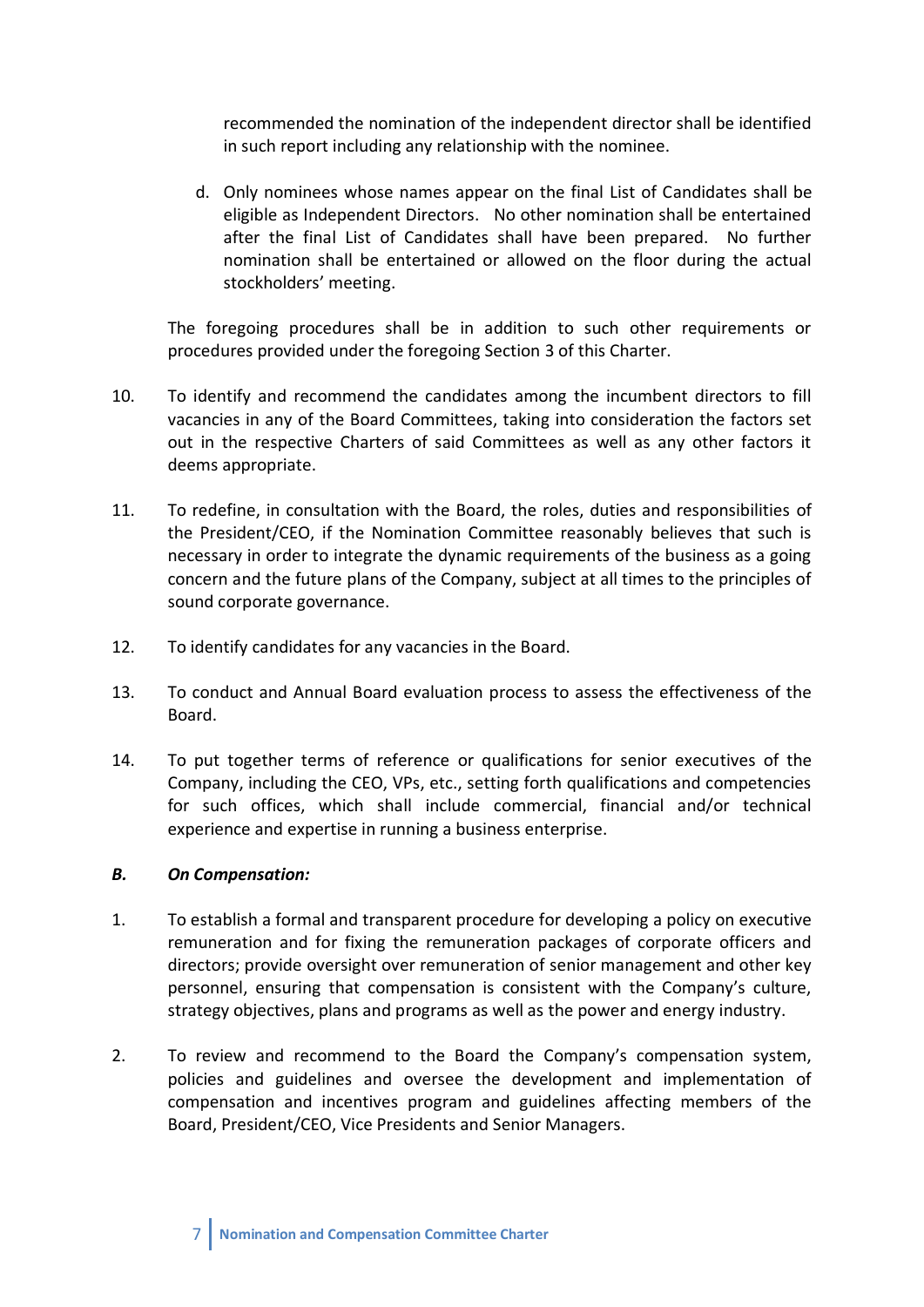- 3. To review annually the existing salary structure of all President/CEO, Vice Presidents and Senior Managers against actual payline and existing trendline of the industry compensation and benefits and brief the Board on the situation of the company and how it compares with the industries and leading companies.
- 4. To review and recommend to the Board changes in the organizational structure and staffing requirements affecting Senior Managers of higher.
- 5. To undertake any special projects or investigations which the Committee considers necessary, and perform other tasks or duties as may be requested or delegated by the Board of President/CEO, such as, but not limited to:
	- a. Review of the existing Personnel Policy and Procedures Manual to strengthen provisions on conflict of interest, nepotism, the extent of the CEO's authority to approve waivers of certain personnel policy guidelines, salaries and benefits policies, promotion and career advancement directives and compliance of personnel concerned with all statutory requirements that must be periodically met in their respective posts.
	- b. Review and update as required, Full Business Interest Disclosures as part of the pre-employment requirements for all incoming officers which, among others, compel all officers including Board of Directors to declare under the penalty of perjury all their existing business interests or shareholdings that may conflict, directly or indirectly, with performance of their duties once hired (update existing form and set specific terms).

## **IV. AUTHORITIES**

## **The Committee shall have the following powers and authorities:**

- *1.* To access, gather or require the submission of any and all information, document or data on the Company's compensation and benefits packages or privileges for all of its officers and employees, including directors, executive and management officers.
- *2.* To solicit professional advice and/or assistance from officers and employees within the Company or from appropriate external advisers/consultants who shall be subjected to the Full Business Interest Disclosure.
- 3. To approve any fee and other engagement terms of external advisers/consultants hired in the execution of its duties and responsibilities subject to the limits equal to that of the CEO consistent with the Company's Approvals Manual.
- 4. To approve, on behalf of the Board, the grant/payment of compensation benefits, such bonuses, increases, merit or performance incentives and such other monetary and non-monetary compensation benefits, entitlements and privileges to the Company's officers and employees.